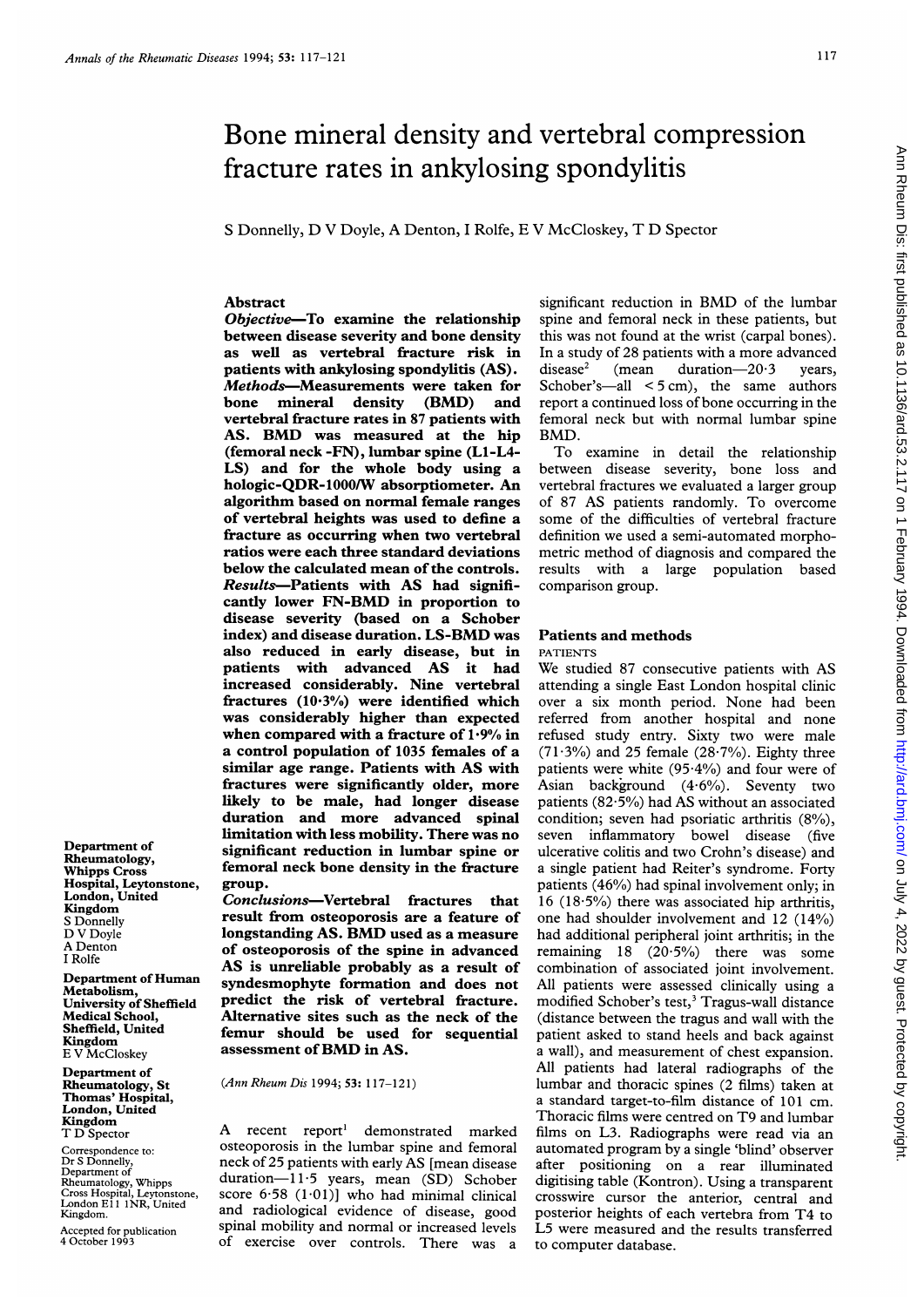The criteria used for definition of a vertebral fracture are based on an algorithm of normal female vertebral heights as described in detail elsewhere by McCloskey et al.<sup>4</sup> At present, no male database exists for comparison purpose. Normal ratios of vertebral height were defined from the spine radiographs of 100 asymptomatic women (age 45-50 years, mean 47.5) from within the control population who were randomly selected and free of back pain or known osteoporotic fracture. In these controls posterior vertebral height was found to vary with spinal level and a 'mean predicted posterior height' (PP) was calculated from posterior heights of up to four adjacent vertebrae. Subsequently, each anterior (A), central (C) and posterior (P) vertebral height was expressed as <sup>a</sup> ratio of PP. The normal ranges of these ratios were similar to those derived in different female populations.<sup>5-1</sup> From this reference range, mean ratios and their standard deviations (SD) were calculated for each vertebra from T4 to L4. This reference population then provided an algorithm used for the definition of vertebral fracture. For the study population, the same four measurements were recorded on database and fractures were then classified as being anterior, central, posterior and crush in type. Fractures were diagnosed in any particular vertebra if the relevant two sets of ratios were both below the 3rd centile limit for that same vertebra derived from the measurements of the 100 control women. Using this algorithm, which by definition identifies deformities below the  $0.1$ centile limit (that is, 3 SDs), the mean percentage decrease in vertebral height for an anterior wedge deformity  $((P-A)/P \times 100)$ approximates to  $18\%$  (14-21%). This is similar to the cut-off reported using a separate defined algorithm.8 The false positive rate using this method is estimated at approximately 1%4 and the method is highly sensitive.

BMD of the lumbar spine, femoral neck and whole body was measured using a Hologic-QDR-1000/W dual energy x ray absorptiometer which has a precision in our hands of 0.7% for LS and 1.5% for FN. A 'Z score' was

calculated for each lumbar spine (LS), femoral neck (FN) and whole body (WB) scan result. 'Z score' is the number of standard deviations of any individual result from the age and sex related population mean (normal ranges being provided by manufacturers of the bone densitometer).

## COMPARISON GROUP

Lateral spine  $x$  rays were obtained from a comparison population (The Chingford Study) derived from the age/sex register of a six partner east London general practice of approximately 11 000 patients described in detail elsewhere.9 This included 1035 women aged between  $45$  and  $69$  years (mean  $55.4$ years) which represented an overall response rate of 77%. All women lived within <sup>a</sup> six mile radius of the hospital and 98% were white.

#### **STATISTICS**

Patients with AS were grouped by clinical severity based upon a Schober's index corresponding to  $0-1.9$  cm (severe AS),  $2-3.9$ cm (moderate AS) and  $\geq 4$  cm (mild AS). The means of these groups were compared using Student's  $t$  test after testing that the data approximated to a normal distribution and proportions were compared with the Chi square statistic and using analysis of covariance (SAS software).

## Results

A comparison of male and female AS patients (table 1) showed that lumbar spine density was significantly lower in males (mean male LS-BMD =  $0.99$  ( $0.69-1.39$ ), mean female LS-BMD =  $1.07$  (0.68-1.39)). Both sexes were well matched in terms of age, disease duration and severity of disease. As expected, patients with more severe disease (Schober < 2) were older  $(p < 0.001$  versus mild AS-Shober > 4), had greater disease duration  $(p < 0.001)$  and progressive deterioration in clinical measures of severity  $(p < 0.001$  for Tragus-wall distance

Table 1 Comparison and characteristics of male and female patients with AS

|                           | Number               | Mean (SD)                              | Mean (SD)                                       | Mean (SD)                             | Mean (SD)                               | Mean (SD)                                   | Mean (SD)                                     | Mean (SD)                                     |  |
|---------------------------|----------------------|----------------------------------------|-------------------------------------------------|---------------------------------------|-----------------------------------------|---------------------------------------------|-----------------------------------------------|-----------------------------------------------|--|
|                           | (%)                  | age Years                              | disease duration                                | tragus wall                           | Schober's                               | spine Z                                     | femur Z                                       | whole body $Z$                                |  |
| Male<br>Female<br>P value | 62(71.3)<br>25(28.7) | 43.5(12.3)<br>44.8(11.9)<br>$P = 0.64$ | Years<br>16.3(9.8)<br>16.6(12.3)<br>$P = 0.894$ | 14.6(5.9)<br>12.7(4.9)<br>$P = 0.164$ | 3.04(1.67)<br>2.76(1.75)<br>$P = 0.487$ | $-0.58(1.39)$<br>$+0.78(1.63)$<br>P < 0.001 | $-0.94(1.11)$<br>$-0.43(1.16)$<br>$P = 0.063$ | $+0.08(0.82)$<br>$+0.60(0.98)$<br>$P = 0.013$ |  |

|  |  |  |  | Table 2 Bone mineral density in males and females with different grades of severity of AS |  |  |  |  |  |
|--|--|--|--|-------------------------------------------------------------------------------------------|--|--|--|--|--|
|--|--|--|--|-------------------------------------------------------------------------------------------|--|--|--|--|--|

|                               | Number<br>(M/F) | Mean<br>L spine<br>Z score | (SD)<br>(SEM)    | Mean<br>male<br>L spine<br>Z score | (SD)<br>(SEM)    | Mean<br>female<br>L spine<br>Z score | (SD)<br>(SEM)      | Mean<br>femur<br>Z score | (SD)<br>(SEM)    | Mean<br>male<br>femur<br>Z score | (SD)<br>(SEM)      | Mean<br>female<br>femur<br>Z score | (SD)<br>(SEM)    |
|-------------------------------|-----------------|----------------------------|------------------|------------------------------------|------------------|--------------------------------------|--------------------|--------------------------|------------------|----------------------------------|--------------------|------------------------------------|------------------|
| Schober $0-1.9$<br>(severe)   | 26 (17/9)       | $+0.50$                    | (2.16)<br>(0.42) | $-0.08$                            | (2.11)<br>(0.51) | $+1.61$                              | (1.88)<br>(0.63)   | $-1.04$                  | (1.12)<br>(0.23) | $-1.29$                          | (1.13)<br>(0.29)   | $-0.57$                            | (0.83)<br>(0.29) |
| Schober $2-3.9$<br>(moderate) | 23(17/6)        | $-0.54$                    | (0.92)<br>(0.19) | $-0.65$                            | (0.83)<br>(0.20) | $-0.20$                              | $(1-13)$<br>(0.46) | $-0.88$                  | (1.00)<br>(0.21) | $-0.94$                          | (0.85)<br>(0.21)   | $-0.72$                            | (1.44)<br>(0.59) |
| Schober 4 or ><br>(mild)      | 38 (28/10)      | $-0.46$                    | (1.29)<br>(0.21) | $-0.88$                            | (1.01)<br>(0.19) | $+0.62$                              | (1.40)<br>(0.43)   | $-0.59$                  | (1.22)<br>(0.20) | $-0.75$                          | $(1-19)$<br>(0.22) | $-0.15$                            | (1.26)<br>(0.40) |

 $(SD)$  = standard deviation

 $(SEM)$  = standard error of mean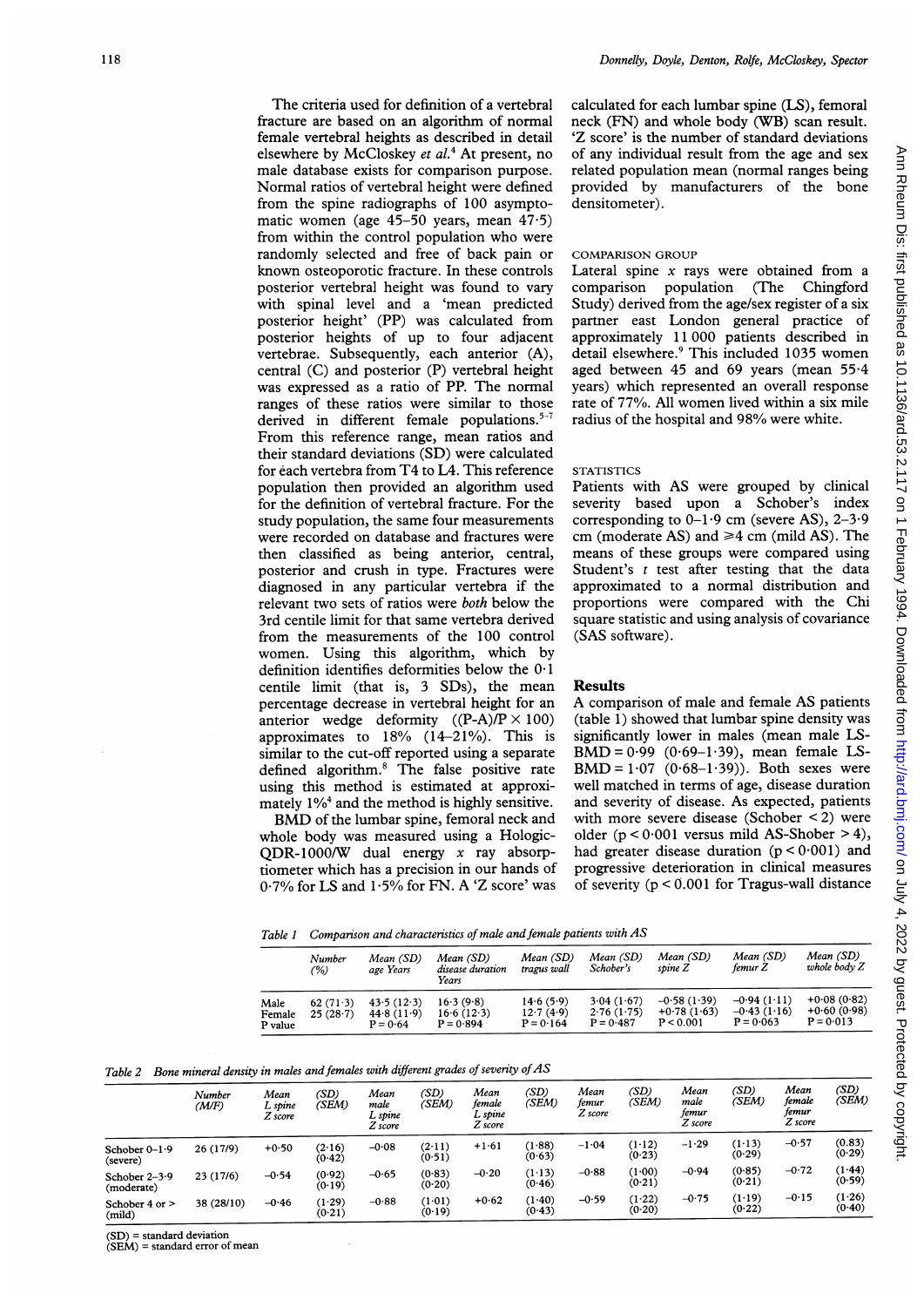

Change in FN-BMD and LS-BMD in mild, moderate and severe AS.

and chest expansion). Table 2 shows change in bone density by Schober group and sex. In males with mild AS, bone density is reduced in the spine and femoral neck. In the corresponding females BMD was low at the FN but increased in the spine. In moderate disease there is a further reduction in overall LS and FN-BMD but in severe disease although overall FN-BMD was further reduced LS-BMD had increased considerably (figure). In our patients, females with severe disease had <sup>a</sup> particularly high LS-BMD, although overall female numbers in each subgroup was small. WB-BMD score does not reflect axial demineralisation but shows a similar pattern of BMD reduction in male patients with AS compared with females.

No difference in BMD was seen in patients with AS with and without associated inflammatory bowel disease or psoriatic arthritis. However, patients with AS with associated hip involvement  $(n = 16)$  had significantly higher LS-BMD than those with spinal involvement only  $(n = 40)$ — $(Z = +0.38 \, v -0.63 \, p = 0.017)$ but these two groups had similar FN-BMD  $(Z = -0.71 \ v -0.87 \ p = 0.65)$ . Patients with AS with peripheral joint involvement  $(n = 12)$  did not differ in BMD from those who had spinal involvement alone. In those with associated hip involvement, there was a female predominance  $(13/25 - 52\% v 21/62 - 33.8\%)$ , no significant age difference (46.6 v 42.8 years  $p = 0.197$ ), more severe spinal disease (Schober score 1-68  $v$  2.4 cms  $p < 0.001$  and longer disease duration (20.3 v 14.2 years  $p = 0.016$ ) than those with spinal involvement alone. Those with peripheral joint involvement did not differ in age, disease duration or severity of spinal disease from those with spinal AS alone.

Seventy five  $x$  rays were available for analysis of fractures. There were nine fractures  $(10.3\%)$ which had occurred in eight patients, the commonest fracture site being T8-T10 (five fractures). Only two fractures occurred outside the thoracic spine (L2 and L4 vertebrae). The fracture rate for male patients was 13.7%  $(7/51)$  and for females  $8.3%$   $(2/24)$ . Five fractures involved central collapse only (biconcave-in one patient occurring at both T12 and L4) and three patients had crush fractures. A single anterior wedge fracture occurred at T6 vertebra. In those with fractures, none had symptoms clearly attributable to this or previous  $x$  ray screeening requested to outrule <sup>a</sup> fracture. A comparison of those with fractures to those without showed them to be older (mean age  $55.4 v 42.5$  years  $p = 0.002$ , to have a longer disease duration (25.2 v 15.4 years  $p = 0.007$ ), a lower mean Schober score (1.83 v 3.09 cms p = 0.034) and a greater mean Tragus-wall distance  $(18.7 v)$ 13.5 cms  $p = 0.009$ ). There was no significant reduction in BMD in the fracture group (spine Z  $-0.31$  v  $-0.18$  for non fracture group  $p = 0.81$ , femur Z  $-0.81$  v  $-0.80$  p = 0.97). X rays were analysed on 1035 women from the comparison population. Using the same definition, 20 women had fractures, <sup>a</sup> prevalence of  $1.9\%$  (95% CI 1.5-4.0), the most frequent fracture sites being T10 and LI vertebrae. Of those aged between 45 and 49 years  $(n = 178)$  from the comparison group, the fracture rate was only  $1.1\%$  (95% CI  $0.4 - 2.7$ .

Six patients (two men, four women) had ever taken oral corticosteroids (dose between 2-5 and 5 mg, mean duration  $4.4$  years) and their BMD was non-significantly reduced (spine Z  $-0.48 v -0.17 p = 0.64$ , femur Z  $-1.01 v -0.78$  $p = 0.63$ ) compared to the non-steroid group. No fractures were seen in the six patients treated with steroids.

## Discussion

In this cross-sectional study we have confirmed that reduced mineralisation of the lumbar spine and femoral neck is <sup>a</sup> feature of early AS and is more pronounced in male patients. In trabecular bone, BMD progressively falls in parallel with increasing severity of spinal disease. In advanced AS, LS-BMD was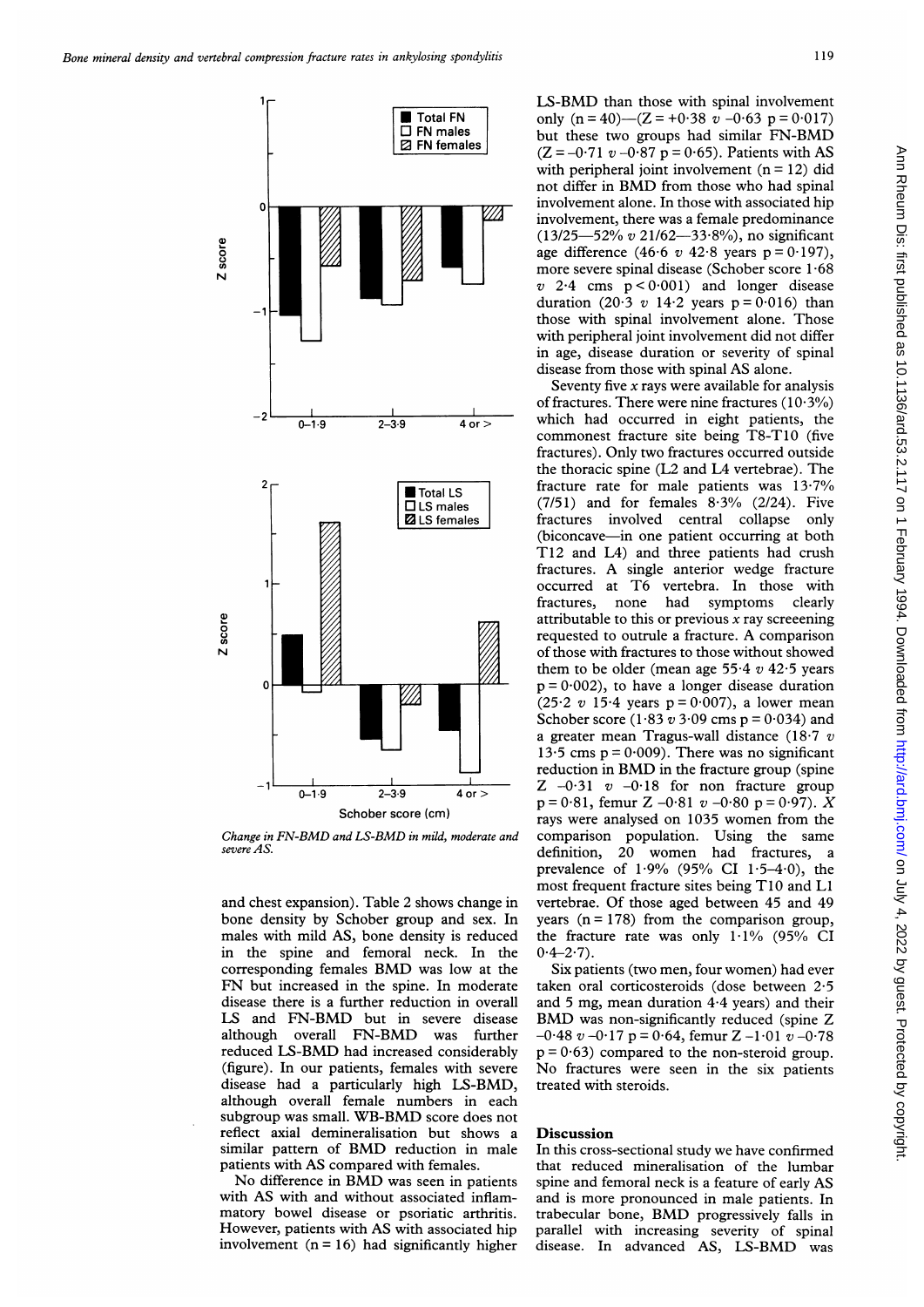increased. In our patients, LS-BMD was consistently higher in females although overall numbers were small. It seems likely that syndesmophyte formation which is a feature of advanced spinal disease results is an increase in recorded BMD score in such patients and masks the actual underlying progressive demineralisation of vertebral bodies as demonstrated by Devogelaer *et al*<sup>10</sup> in a small patient group. A similar false increase in lumbar spine bone density has recently been reported in elderly females with osteoporosis and osteophytes.<sup>11</sup> The true pattern of demineralisation of the axial skeleton in AS may be more accurately reflected by FN-BMD which progressively falls with disease duration and increasing spinal restriction. Whole body measurements of bone density do not appear to provide useful information in this context and are expensive and time consuming.

We used a modified Schober score to define clinical status in our patients and this correlated with other clinical indices of disease severity and showed an expected negative correlation with disease duration (data not shown). Vertebral fractures in AS occurred with increasing age, disease duration and severity of disease. In this study, however, BMD as a single measure taken at any site was not a good predictor of likelihood of fracture. Without a gold standard, the definition of vertebral fracture remains controversial although most authorities believe that morphometric methods which assess relative ratios are the most reliable.<sup>4</sup> The method used, including the use of two separate criteria to define the presence of a deformity with a cutoff of 3SD, has been found to be similar in terms of prevalence of fracture to the 4SD method used in other centres.<sup>5</sup> Greater specificity would result from <sup>a</sup> 4SD cut-off or 25% decrease in height required for a deformity but at the cost of decreased sensitivity.<sup>4</sup>

In the present study patients' vertebral ratios were compared against those of a female reference population. This resulted in a fracture rate of 8-3% in females and 13-7% in males. Ideally, one would compare male fractures against aged matched male controls. Such a control male database does not exist at present, although limited previous data suggests that vertebral fractures are less common in men then in women.<sup>12</sup> The common in men then in women. $^{12}$ definition of vertebral fracture in this study depends upon a comparison of vertebral ratios rather than measured height and therefore is unlikely to be strongly biased by a sex effect. In spite of this, it is possible that for various reasons (such as trauma) male and female vertebral ratios may differ slightly and this could affect our results. Reported vertebral deformities, especially wedge deformity, may result from alternative mechanisms such as spondylodiscitis (resulting in erosions at the anterior margins of the vertebral body, giving the spurious appearance of wedging) and it is possible this could influence our results (although we only report a single wedge fracture). Nevertheless, we observed a greater

than four fold increase in female fracture rates compared with controls and it is likely that the observed male fracture rate is similarly increased. This confirms previous reports of increased vertebral fractures in  $AS^{10}$  <sup>13 14</sup> which are likely to result from demineralisation as well as alterations in the pattern of mechanical stresses within the spine resulting from changes in vertebral shape. Caution in the interpretation of cross-sectional studies has previously been emphasised<sup>15</sup> and it is possible that our fracture rate could be altered by patients with early AS as yet not diagnosed or referred to the hospital, or by patients with advanced AS who attended the hospital but died before study entry.

The cause of osteoporosis occurring in AS remains unknown. Demineralisation of the axial skeleton is an early feature of AS,' initially sparing cortical bone and this would support a concept of enhanced bone resorption or reduced bone deposition occurring locally at inflammatory sites possibly mediated via cytokines.<sup>16</sup> However, the demonstration of reduced BMD in cortical bone (the wrist) in advanced disease<sup>2</sup> and in the femoral neck in early disease suggests <sup>a</sup> systemic mediator may be involved. Furthermore, the reduction in axial bone density in early disease occurred in patients who had normal spinal mobility and normal or increased levels of exercise over controls suggesting that this does not result from spinal stiffness or immobility. The study by Will  $et$   $al<sup>1</sup>$  provided biochemical evidence suggesting that osteoporosis in AS is the result of reduced rather than increased bone turnover. This is further supported in a recent trial by Franck and Keck<sup>17</sup> who demonstrated that bone turnover in patients with AS is characterised by low bone formation (measured by low serum osteocalcin) in the presence of normal levels of calcium regulating hormones (parathyroid hormone and <sup>1</sup> ,25-dihyroxyvitamin D). The greater reduction in axial BMD in males is marked and presently is difficult to explain. It may involve a hormonal effect or a different pattern of disease between sexes. A longitudinal study of bone density in AS would allow more accurate assessment of the rate and pattern of demineralisation and is in progress at this centre.

These cross-sectional results suggest that with progressive AS there is continued demineralisation of the axial skeleton which is accurately measured by FN-BMD, contributing to a significantly increased rate of vertebral fracture. Vertebral compression fractures occur at more than five times the expected rate and are frequently unrecognised as a complication of AS. Bone density of the spine in AS as measured by dual energy  $x$  ray absorptiometer is unlikely to accurately reflect the state of mineralisation in the spine and more emphasis should be placed on measures on FN-BMD.

<sup>1</sup> Will R, Palmer R, Bhalla A K, Ring R, Calin A. Osteoporosis in early ankylosing spondylitis: a primary pathological event? Lancet 1989; ii: 1483-85.